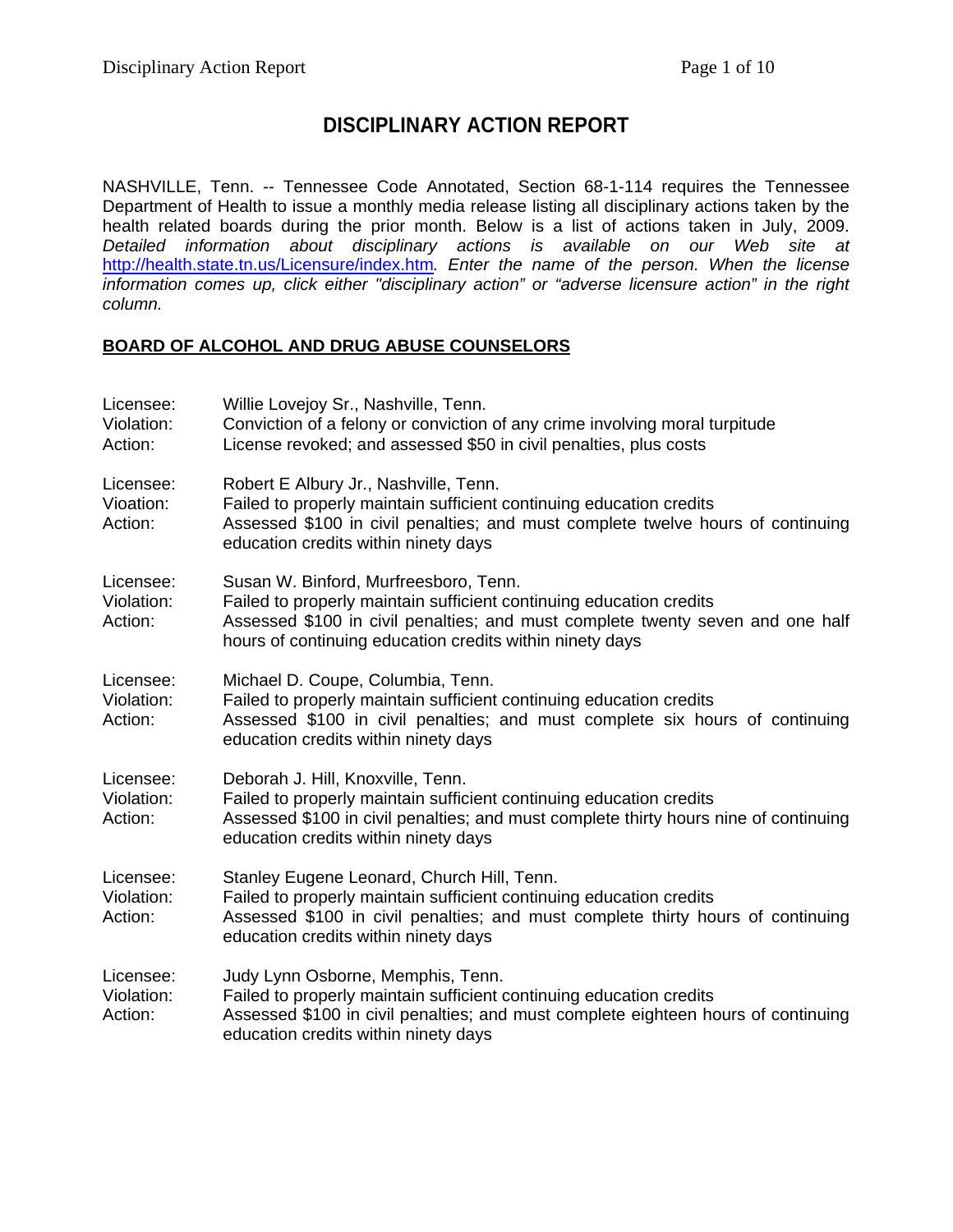| Licensee:<br>Violation:<br>Action: | Bonnie B. Peterson, Memphis, Tenn.<br>Failed to properly maintain sufficient continuing education credits<br>Assessed \$100 in civil penalties; and must complete seventeen and one half hours<br>of continuing education credits within ninety days |
|------------------------------------|------------------------------------------------------------------------------------------------------------------------------------------------------------------------------------------------------------------------------------------------------|
| Licensee:<br>Violation:<br>Action: | Martin L. Starr, Nashville, Tenn.<br>Failed to properly maintain sufficient continuing education credits<br>Assessed \$100 in civil penalties; and must complete thirty hours of continuing<br>education credits within ninety days                  |
| Licensee:<br>Violation:<br>Action: | Robert L. Tucker, Huntingdon, Tenn.<br>Failed to properly maintain sufficient continuing education credits<br>Assessed \$100 in civil penalties; and must complete thirty hours of continuing<br>education credits within ninety days                |

## **BOARD OF DENTISTRY**

| Licensee:  | Kristen Brooke Frank, R.D.A., Nashville Tenn.                          |
|------------|------------------------------------------------------------------------|
| Violation: | Conviction of a driving/alcohol related offense                        |
| Action:    | License placed on probation until certain terms and conditions are met |

## **BOARD OF MEDICAL EXAMINERS**

| Licensee:<br>Violation:<br>Action: | James W. Adams II, M.D., Memphis, Tenn.<br>Prescribed controlled medications to himself and family members<br>License reprimanded; must meet certain terms and conditions; and assessed<br>\$13,900 in civil penalties, plus costs                                   |
|------------------------------------|----------------------------------------------------------------------------------------------------------------------------------------------------------------------------------------------------------------------------------------------------------------------|
| Licensee:<br>Violation:            | Charles M. Allen, M.D., Florence, AL.<br>Failed to perform appropriate histories and physical examinations, perform<br>appropriate diagnostic tests, and/or obtain appropriate medical consultation, or<br>failed to document such substances and other medications. |
| Action:                            | License voluntarily surrendered/revoked                                                                                                                                                                                                                              |
| Licensee:<br>Violation:<br>Action: | Raja A. Atiyah, M.D., Lawrenceburg, Tenn.<br>Prescribed narcotics on a limited basis, for himself and staff members<br>License reprimanded; must meet certain terms and conditions; assessed \$2,000 in<br>civil penalties, plus costs                               |
| Licensee:<br>Violation:<br>Action: | Settimio U. Castellani, M.D., Madison, Tenn.<br>Engaging in sexual activity with patients<br>License summarily suspended                                                                                                                                             |
| Licensee:<br>Violation:<br>Action: | Alex A. S. Fider, M.D., Murfreesboro, Tenn.<br>Pled guilty to reckless aggravated assault.<br>License placed on probation for three years; must meet certain terms and<br>conditions; assessed \$1,000 civil penalty, plus costs                                     |
| Licensee:<br>Violation:<br>Action: | Andrew J. Hanly, M.D., Miami Lakes, FL.<br>Disciplinary action taken by the states of NC, AK, NY, and FL.<br>License reprimanded; and assessed costs                                                                                                                 |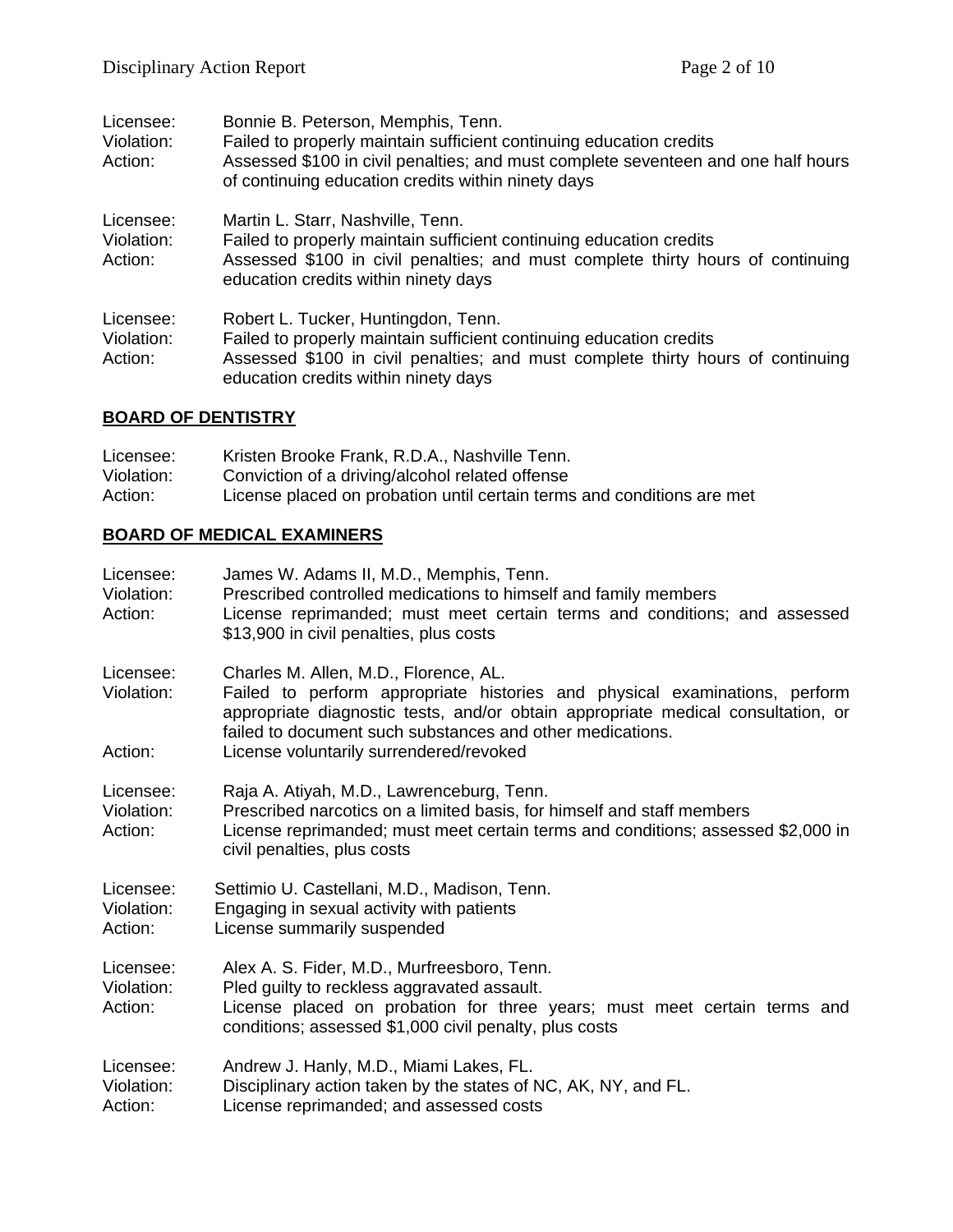| Licensee:<br>Violation:<br>Action: | Robert B. Hashemiyoon, M.D., Brentwood, Tenn.<br>Disciplinary action taken by the state of CA<br>License reprimanded; assessed \$1,000 in civil penalties, plus costs                                                                                                                                                                                                                                                             |
|------------------------------------|-----------------------------------------------------------------------------------------------------------------------------------------------------------------------------------------------------------------------------------------------------------------------------------------------------------------------------------------------------------------------------------------------------------------------------------|
| Licensee:<br>Violation:<br>Action: | James H, Hudson, M.D., Paris, Tenn.<br>Inappropriate display of anger toward patients<br>License reprimanded; must meet certain terms and conditions; and assessed costs                                                                                                                                                                                                                                                          |
| Licensee:<br>Violation:<br>Action: | Sharon L. Inglehart, M.D., Houston, TX.<br>Disciplinary action taken by the state of TX.<br>License reprimanded; must comply with any and all terms of Texas Agreed Order;<br>and assessed costs                                                                                                                                                                                                                                  |
| Licensee:<br>Violation:<br>Action: | David Larsen, M.D., Jackson, Tenn.<br>Prescribed controlled substances to multiple patients without obtaining sufficient<br>medical history, physical examinations, and/or diagnostic testing to justify the<br>medical necessity and/or duration of the medications.<br>License placed on probation for not less than five years; must meet certain terms<br>and conditions; and assessed \$4,000 in civil penalties, plus costs |
| Licensee:<br>Violation:<br>Action: | Michael A Rhodes Sr., M.D., Springfield, Tenn.<br>Prescribed controlled substances without documenting appropriate medical<br>histories or performing adequate physical examinations; and not medically<br>necessary or for inappropriate durations according to patient records.<br>License reprimanded; must meet certain terms and conditions; and assessed<br>\$9,000 in civil penalties, plus costs                          |
| Licensee:<br>Violation:<br>Action: | Carl A. Recine, M.D., Roanoke, VA.<br>Disciplinary action taken by the states of CO, NC, CA, HI.<br>License reprimanded; and assessed costs                                                                                                                                                                                                                                                                                       |
| Licensee:<br>Violation:<br>Action: | Jerome N. Sheridan, M.D., Asheville, NC.<br>Failed to pay professional privilege tax<br>License suspended; must pay all delinquent privilege taxes and penalties to the<br>Tennessee Department of Revenue; and assessed costs                                                                                                                                                                                                    |
| Licensee:<br>Violation:<br>Action: | William Shippen, M.D., Clarksville, Tenn.<br>Failed to produce required documentation of continuing education courses<br>License reprimanded; must meet certain terms and conditions; and assessed<br>\$4,000 in civil penalties, plus costs                                                                                                                                                                                      |
| Licensee:<br>Violation:            | Joseph Thomasson, M.D., Tullahoma, Tenn.<br>Prescribed controlled substance to a patient without a legitimate medical basis for<br>the prescription                                                                                                                                                                                                                                                                               |
| Action:                            | License reprimanded; must meet certain terms and conditions; and assessed<br>costs                                                                                                                                                                                                                                                                                                                                                |
| Licensee:<br>Violation:            | Andrew Wyant, M.D., Lenoir City, Tenn.<br>Provided false information indicating that sobriety was maintained when applying                                                                                                                                                                                                                                                                                                        |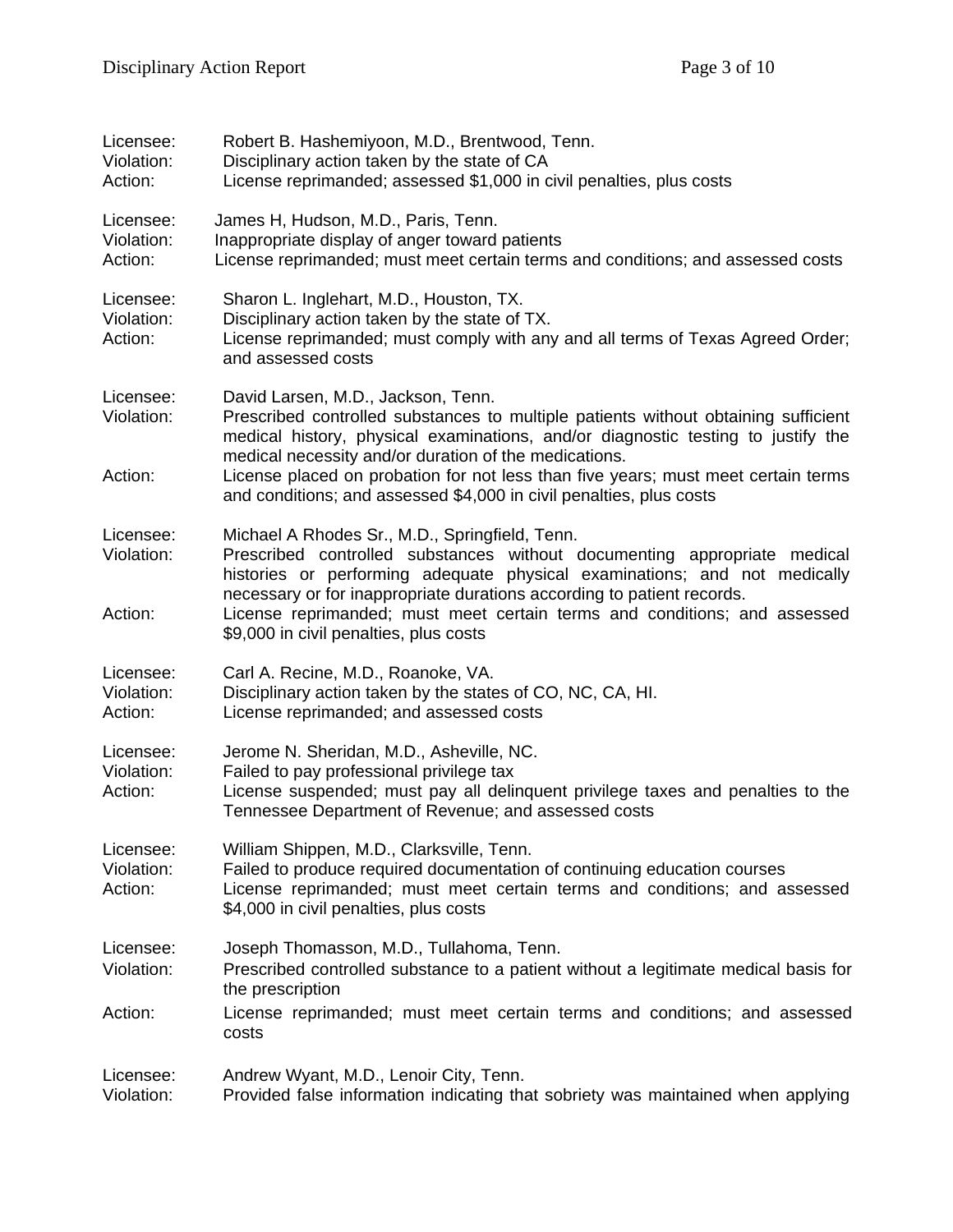for a license Action: License permanently surrendered

- Licensee: Ely David Zaslow, M.D., Asheville, NC.
- Violation: Disciplinary action taken by the states of VT and NC
- Action: License placed on probation for not less than sixty days and until certain terms and conditions have been met; and assessed costs

#### **BOARD OF MEDICAL LABORATORY BOARD**

| Licensee:  | James W. Clinton, Winchester, Tenn.                                |
|------------|--------------------------------------------------------------------|
| Violation: | Performed as a medical laboratory supervisor without valid license |
| Action:    | License reprimanded                                                |
| Licensee:  | Ronald J. Lessard, Memphis, Tenn.                                  |
| Violation: | Convicted of DUI 2 <sup>nd</sup> offense                           |
| Action:    | License suspended; must meet certain terms and conditions          |

### **BOARD OF OCCUPATIONAL THERAPIST**

| Licensee:<br>Violation:<br>Action: | Jennifer Ann Bell, O.T., Kingsport, Tenn.<br>Failed to properly maintain sufficient continuing education credits<br>Must complete one credit hour of continuing competence by the end of the next<br>calendar year; and assessed \$100 civil penalty             |
|------------------------------------|------------------------------------------------------------------------------------------------------------------------------------------------------------------------------------------------------------------------------------------------------------------|
| Licensee:<br>Violation:<br>Action: | Tammy F. Berry, O.T.A. Kingsport, Tenn.<br>Failed to properly maintain sufficient continuing education credits<br>Must complete two credit hours of continuing competence by the end of the next<br>calendar year; and assessed \$100 civil penalty              |
| Licensee:<br>Violation:<br>Action: | Meritta K. Blackerby, O.T.A., Erwin, Tenn.<br>Failed to properly maintain sufficient continuing education credits<br>Must complete two credit hours of continuing competence by the end of the next<br>calendar year; and assessed \$100 civil penalty           |
| Licensee:<br>Violation:<br>Action: | Rebecca Ann Breedlove, O.T., Kingston Springs, Tenn.<br>Failed to properly maintain sufficient continuing education credits<br>Must complete two credit hours of continuing competence by the end of the next<br>calendar year; and assessed \$100 civil penalty |
| Licensee:<br>Violation:<br>Action: | Brenda Lee Brewster, O.T., Nashville, Tenn.<br>Failed to properly maintain sufficient continuing education credits<br>Must complete one credit hour of continuing competence by the end of the next<br>calendar year; and assessed \$100 civil penalty           |
| Licensee:<br>Violation:<br>Action: | Carolyn Ellen Burns, O.T., Louisville, KY.<br>Failed to properly maintain sufficient continuing education credits<br>Must complete two credit hours of continuing competence by the end of the next<br>calendar year; and assessed \$100 civil penalty           |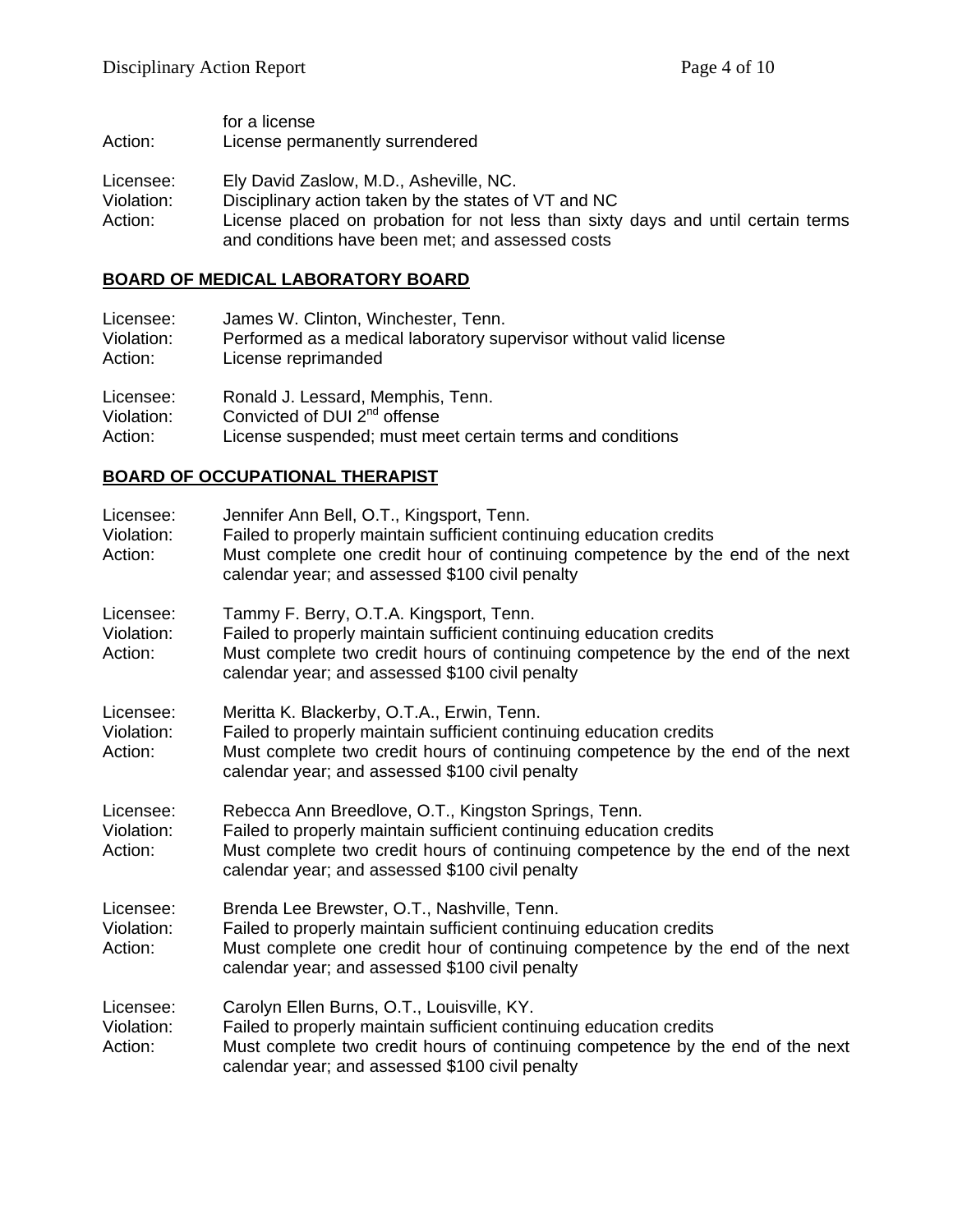| Licensee:<br>Violation:<br>Action: | Beth A. Carroll, O.T.A., Murfreesboro, Tenn.<br>Failed to properly maintain sufficient continuing education credits<br>Must complete two credit hours of continuing competence by the end of the next<br>calendar year; and assessed \$100 civil penalty                   |
|------------------------------------|----------------------------------------------------------------------------------------------------------------------------------------------------------------------------------------------------------------------------------------------------------------------------|
| Licensee:<br>Violation:<br>Action: | Katherine Anne Cloutier, O.T., Norris, Tenn.<br>Failed to properly maintain sufficient continuing education credits<br>Must complete six credit hours of continuing competence by the end of the next<br>calendar year; and assessed \$100 civil penalty                   |
| Licensee:<br>Violation:<br>Action: | Joan D. Dean, O.T., Johnson City, Tenn.<br>Failed to properly maintain sufficient continuing education credits<br>Must complete twenty four credit hours of continuing competence by the end of the<br>next calendar year; and assessed \$100 civil penalty                |
| Licensee:<br>Violation:<br>Action: | Deborah J. Dixon, O.T.A., Smyrna, Tenn.<br>Failed to properly maintain sufficient continuing education credits<br>Must complete twenty four credit hours of continuing competence by the end of the<br>next calendar year; and assessed \$100 civil penalty                |
| Licensee:<br>Violation:<br>Action: | Karen Lynn Eckman, O.T. A., Unicoi, Tenn.<br>Failed to properly maintain sufficient continuing education credits<br>Must complete sixteen credit hours of continuing competence by the end of the<br>next calendar year; and assessed \$100 civil penalty                  |
| Licensee:<br>Violation:<br>Action: | Kellye Owings Hinch, O.T., Crossville, Tenn.<br>Failed to properly maintain sufficient continuing education credits<br>Must complete six hours of continuing competence by the end of the next calendar<br>year; and assessed \$100 civil penalty                          |
| Licensee:<br>Violation:<br>Action: | Cami Ruth Holland, O.T., Nashville, Tenn.<br>Failed to properly maintain sufficient continuing education credits<br>Must complete two credit hours of continuing competence by the end of the next<br>calendar year; and assessed \$100 civil penalty                      |
| Licensee:<br>Violation:<br>Action: | Benjamin Lamar Jordan, O.T.A., Sparta, Tenn.<br>Failed to properly maintain sufficient continuing education credits<br>Must complete thirteen and one half credit hours of continuing competence by the<br>end of the next calendar year; and assessed \$100 civil penalty |
| Licensee:<br>Violation:<br>Action: | Bridget Joy, O.T.A., Knoxville, Tenn.<br>Failed to properly maintain sufficient continuing education credits<br>Must complete two credit hours of continuing competence by the end of the next<br>calendar year; and assessed \$100 civil penalty                          |
| Licensee:<br>Violation:<br>Action: | Deborah Mize Knight, O.T.A., Norris, Tenn.<br>Failed to properly maintain sufficient continuing education credits<br>Must complete two credit hours of continuing competence by the end of the next<br>calendar year; and assessed \$100 civil penalty                     |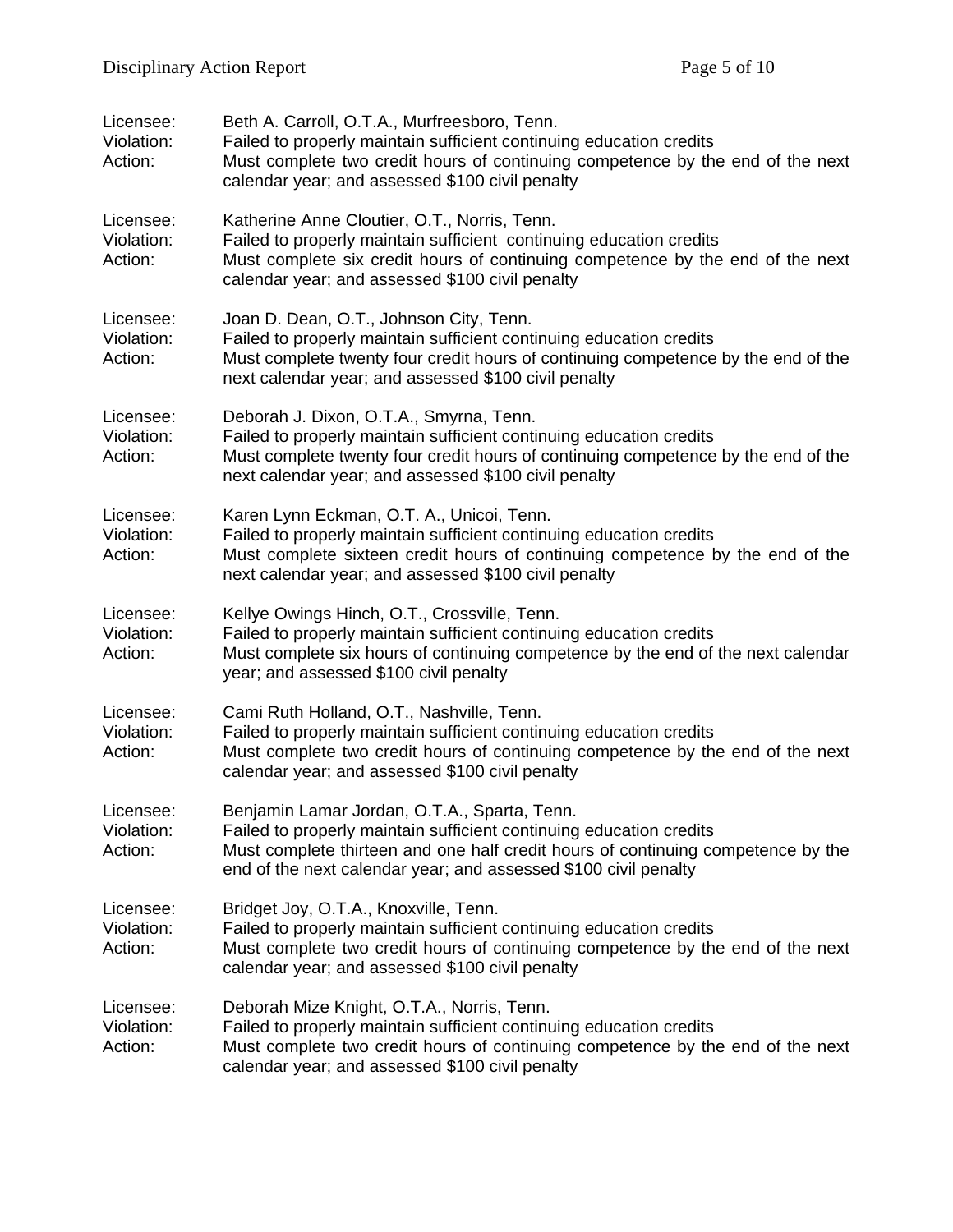| Licensee:<br>Violation:<br>Action: | Angela Denise Lincks, O.T., Sevierville, Tenn.<br>Failed to properly maintain sufficient continuing education credits<br>Must complete two credit hours of continuing competence by the end of the next<br>calendar year; and assessed \$100 civil penalty   |
|------------------------------------|--------------------------------------------------------------------------------------------------------------------------------------------------------------------------------------------------------------------------------------------------------------|
| Licensee:<br>Violation:<br>Action: | Diana C. Martin, O.T., Dayton, Tenn.<br>Failed to properly maintain sufficient continuing education credits<br>Must complete seventeen credit hours of continuing competence by the end of the<br>next calendar year; and assessed \$100 civil penalty       |
| Licensee:<br>Violation:<br>Action: | Jennifer L. Mirts, O.T., Knoxville, Tenn.<br>Failed to properly maintain sufficient continuing education credits<br>Must complete nine credit hours of continuing competence by the end of the next<br>calendar year; and assessed \$100 civil penalty       |
| Licensee:<br>Violation:<br>Action: | Paul J. Oviatt, O.T.A., Kingsport, Tenn.<br>Failed to properly maintain sufficient continuing education credits<br>Must complete four credit hours of continuing competence by the end of the next<br>calendar year; and assessed \$100 civil penalty        |
| Licensee:<br>Violation:<br>Action: | Todd Steven Pasick, O.T., Madison, Tenn.<br>Failed to properly maintain sufficient continuing education credits<br>Must complete two credit hours of continuing competence by the end of the next<br>calendar year; and assessed \$100 civil penalty         |
| Licensee:<br>Violation:<br>Action: | Peggy Jean Paulson, O.T., Arlington, Tenn.<br>Failed to properly maintain sufficient continuing education credits<br>Must complete two credit hours of continuing competence by the end of the next<br>calendar year; and assessed \$100 civil penalty       |
| Licensee:<br>Violation:<br>Action: | Jean Aline Rathke, O.T., West Memphis, Tenn.<br>Failed to properly maintain sufficient continuing education credits<br>Must complete two credit hours of continuing competence by the end of the next<br>calendar year; and assessed \$100 civil penalty     |
| Licensee:<br>Violation:<br>Action: | Jennifer Kay Russell, O.T., Nashville, Tenn.<br>Failed to properly maintain sufficient continuing education credits<br>Must complete eight credit hours of continuing competence by the end of the next<br>calendar year; and assessed \$100 civil penalty   |
| Licensee:<br>Violation:<br>Action: | Tamara D. Sexton, O.T.A., Oneida, Tenn.<br>Failed to properly maintain sufficient continuing education credits<br>Must complete one credit hour of continuing competence by the end of the next<br>calendar year; and assessed \$100 civil penalty           |
| Licensee:<br>Violation:<br>Action: | Jennifer Lee Sharp, O.T.A., Springfield, Tenn.<br>Failed to properly maintain sufficient continuing education credits<br>Must complete eight credit hours of continuing competence by the end of the next<br>calendar year; and assessed \$100 civil penalty |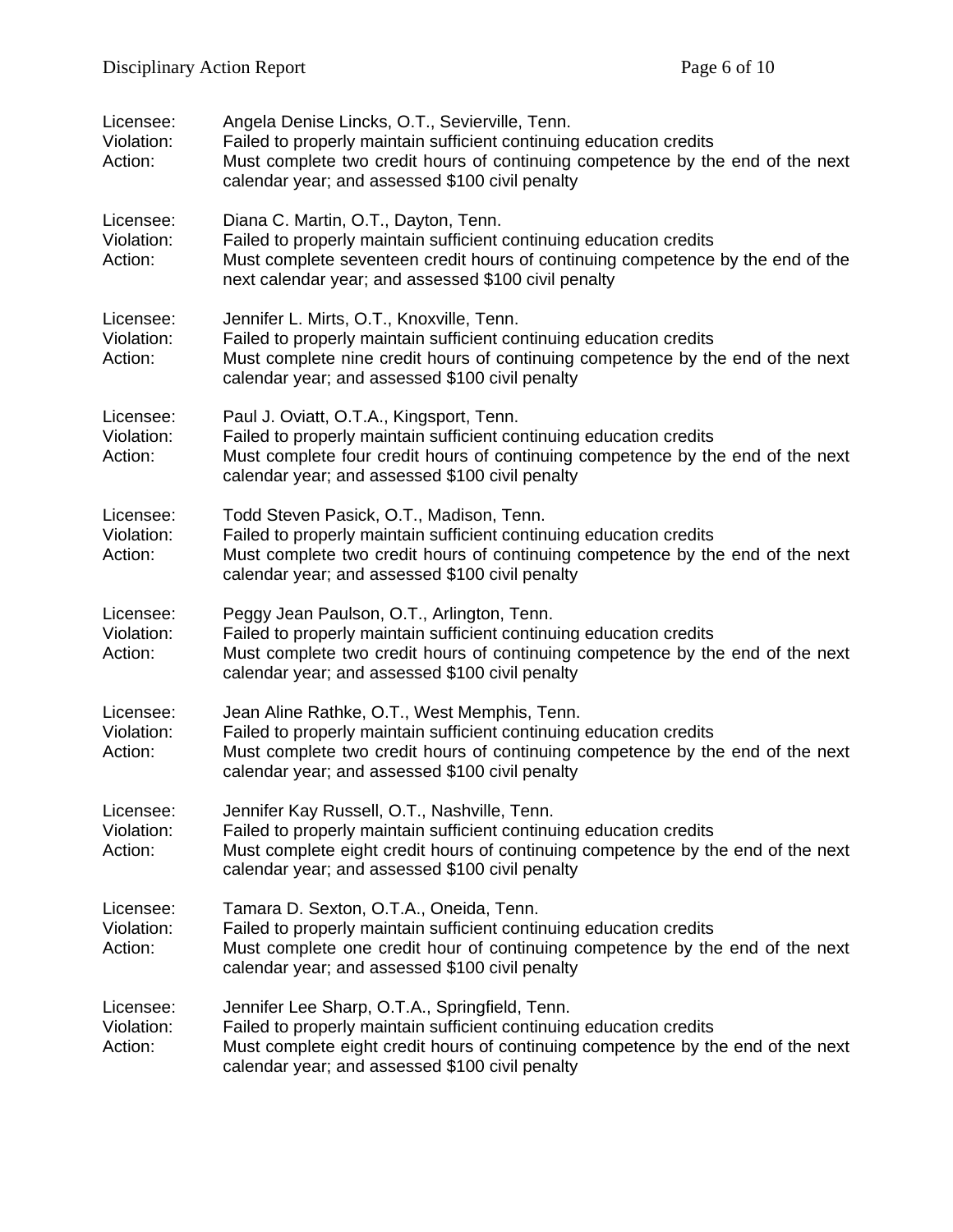| Licensee:<br>Violation:<br>Action: | Daniel K. Shaughnessy, O.T., Hixon, Tenn.<br>Failed to properly maintain sufficient continuing education credits<br>Must complete two credit hours of continuing competence by the end of the next<br>calendar year; and assessed \$100 civil penalty              |
|------------------------------------|--------------------------------------------------------------------------------------------------------------------------------------------------------------------------------------------------------------------------------------------------------------------|
| Licensee:<br>Violation:<br>Action: | Mary Ellen Shea, O.T., Franklin, Tenn.<br>Failed to properly maintain sufficient continuing education credits<br>Must complete two credit hours of continuing competence by the end of the next<br>calendar year; and assessed \$100 civil penalty                 |
| Licensee:<br>Violation:<br>Action: | Dawn R. Stowell, O.T.A., Mount Juliet, Tenn.<br>Failed to properly maintain sufficient continuing education credits<br>Must complete twenty four credit hours of continuing competence by the end of the<br>next calendar year; and assessed \$100 civil penalty   |
| Licensee:<br>Violation:<br>Action: | Kathryn E. Threlkeld, O.T., Lawrenceburg, Tenn.<br>Failed to properly maintain sufficient continuing education credits<br>Must complete two credit hours of continuing competence by the end of the next<br>calendar year; and assessed \$100 civil penalty        |
| Licensee:<br>Violation:<br>Action: | Paula Waggoner Vergne, O.T., Franklin, Tenn.<br>Failed to properly maintain sufficient continuing education credits<br>Must complete two credit hours of continuing competence by the end of the next<br>calendar year; and assessed \$100 civil penalty           |
| Licensee:<br>Violation:<br>Action: | Wendy Williams, O.T., Bartlett, Tenn.<br>Failed to properly maintain sufficient continuing education credits<br>Must complete two credit hours of continuing competence by the end of the next<br>calendar year; and assessed \$100 civil penalty                  |
| Licensee:<br>Violation:<br>Action: | Cynthia Leigh Wood, O.T., Hermitage, Tenn.<br>Failed to properly maintain sufficient continuing education credits<br>Must complete five and three quarter hours of continuing competence by the end<br>of the next calendar year; and assessed \$100 civil penalty |
| Licensee:<br>Violation:<br>Action: | Judith Marie Yoham, O.T., Mineral Bluff, GA.<br>Failed to properly maintain sufficient continuing education credits<br>Must complete six credit hours of continuing competence by the end of the next<br>calendar year; and assessed \$100 civil penalty           |

## **BOARD OF PODIATRIC MEDICAL EXAMINERS**

| Licensee:<br>Violation:<br>Action: | Richard A. Breeden, D.P.M., Nashville, Tenn.<br>Failed to properly maintain sufficient continuing education credits<br>Must complete fifteen credit hours of continuing competence by the end of the next<br>calendar year; and assessed \$100 civil penalty |
|------------------------------------|--------------------------------------------------------------------------------------------------------------------------------------------------------------------------------------------------------------------------------------------------------------|
| Licensee:<br>Violation:<br>Action: | Aimee Cathleen Judy, X-Ray, Brighton, Tenn.<br>Failed to properly maintain sufficient continuing education credits<br>Must complete four credit hours of continuing competence by the end of the next<br>calendar year; and assessed \$100 civil penalty     |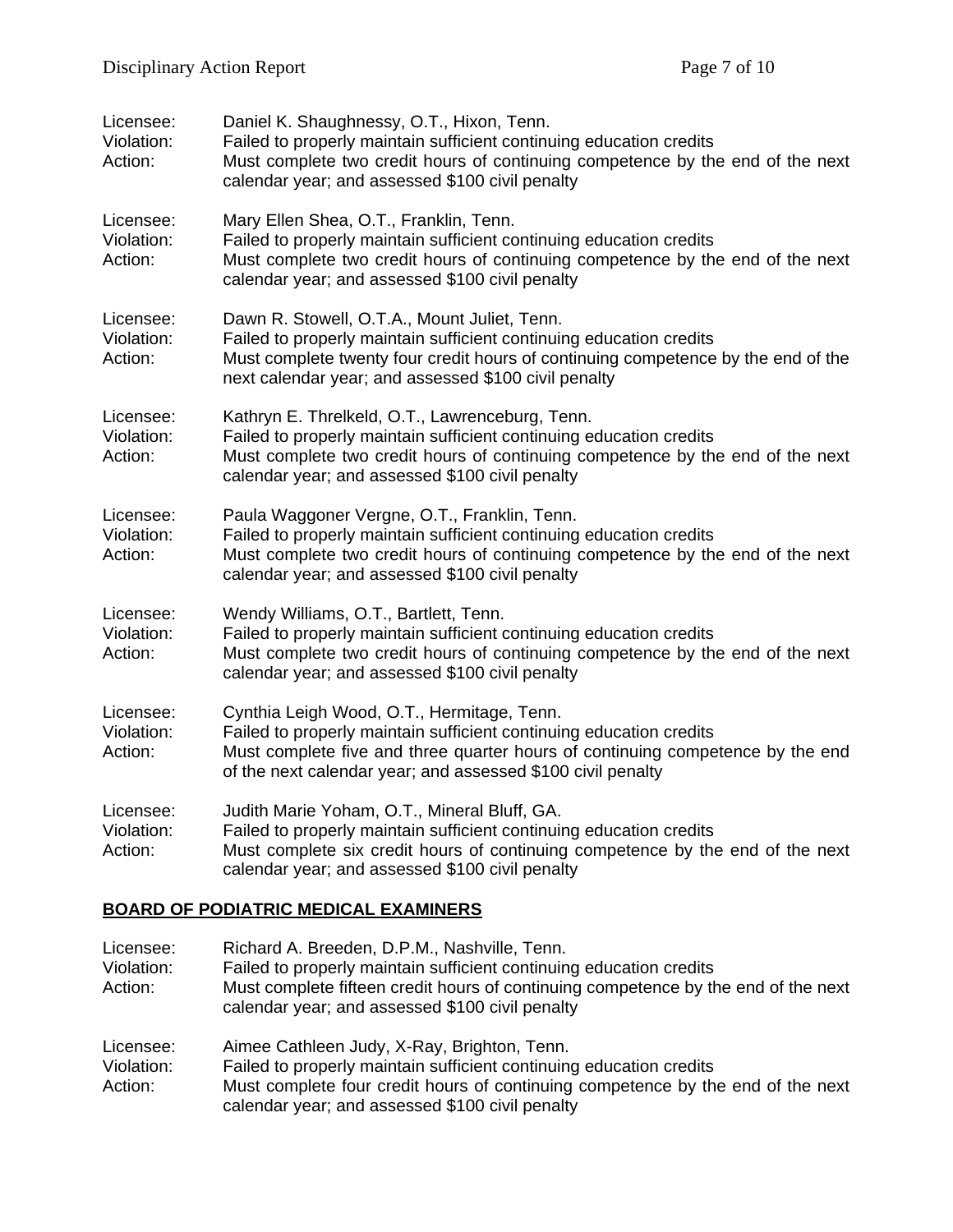| Licensee:<br>Violation:<br>Action: | Darrell P. Long, D.P.M., Lima OH.<br>Failed to properly maintain sufficient continuing education credits<br>Must complete fifteen credit hours of continuing competence by the end of the next<br>calendar year; and assessed \$100 civil penalty          |
|------------------------------------|------------------------------------------------------------------------------------------------------------------------------------------------------------------------------------------------------------------------------------------------------------|
| Licensee:<br>Violation:<br>Action: | Renee Patrice Mason, D.P.M., Abingdon, VA.<br>Failed to properly maintain sufficient continuing education credits<br>Must complete fifteen credit hours of continuing competence by the end of the next<br>calendar year; and assessed \$100 civil penalty |
| Licensee:<br>Violation:<br>Action: | Margaret (Sissy) White, X-Ray, Columbia, Tenn.<br>Failed to properly maintain sufficient continuing education credits<br>Assessed \$100 civil penalty                                                                                                      |

## **BOARD OF PHARMACY**

| Licensee:<br>Violation: | Brownsville Apothecary, Brownsville, Tenn.<br>Allowed an individual to work at a pharmacy site as a pharmacy technician without<br>proper registration with the Board |  |  |
|-------------------------|-----------------------------------------------------------------------------------------------------------------------------------------------------------------------|--|--|
| Action:                 | Assessed \$650 in civil penalties                                                                                                                                     |  |  |
| Licensee:<br>Violation: | Robert B. Brown, D.Ph., Milan, Tenn.<br>Allowed an individual to work at a pharmacy site as pharmacy technicians without<br>proper registration with the Board        |  |  |
| Action:                 | Assessed \$100 in civil penalties                                                                                                                                     |  |  |
| Licensee:<br>Action:    | Morris Haddox, D.Ph., Goodlettsville, Tenn.<br>License reinstated and placed on probation for ten years with terms and conditions                                     |  |  |
| Licensee:<br>Action:    | Pier Anderson Jackson, D.Ph., Memphis, Tenn.<br>License reinstated and placed on probation for five years with terms and<br>conditions                                |  |  |
| Licensee:<br>Violation: | Robert Michael King, D.Ph., Jackson, Tenn.<br>Removal of a controlled substance from a pharmacy without prescriber<br>authorization                                   |  |  |
| Action:                 | License indefinitely suspended                                                                                                                                        |  |  |
| Licensee:<br>Violation: | Kroger Pharmacy #L-571, Hendersonville, Tenn.<br>Pharmacy staff failed to provide counseling to patients or patient caregivers in<br>accordance with Board rule       |  |  |
| Action:                 | Assessed \$1,000 in civil penalties                                                                                                                                   |  |  |
| Licensee:<br>Violation: | Yolanda Mallard, R.T., Memphis, Tenn.<br>Removal of a controlled substance from a pharmacy without prescriber<br>authorization                                        |  |  |
| Action:                 | <b>Registration revoked</b>                                                                                                                                           |  |  |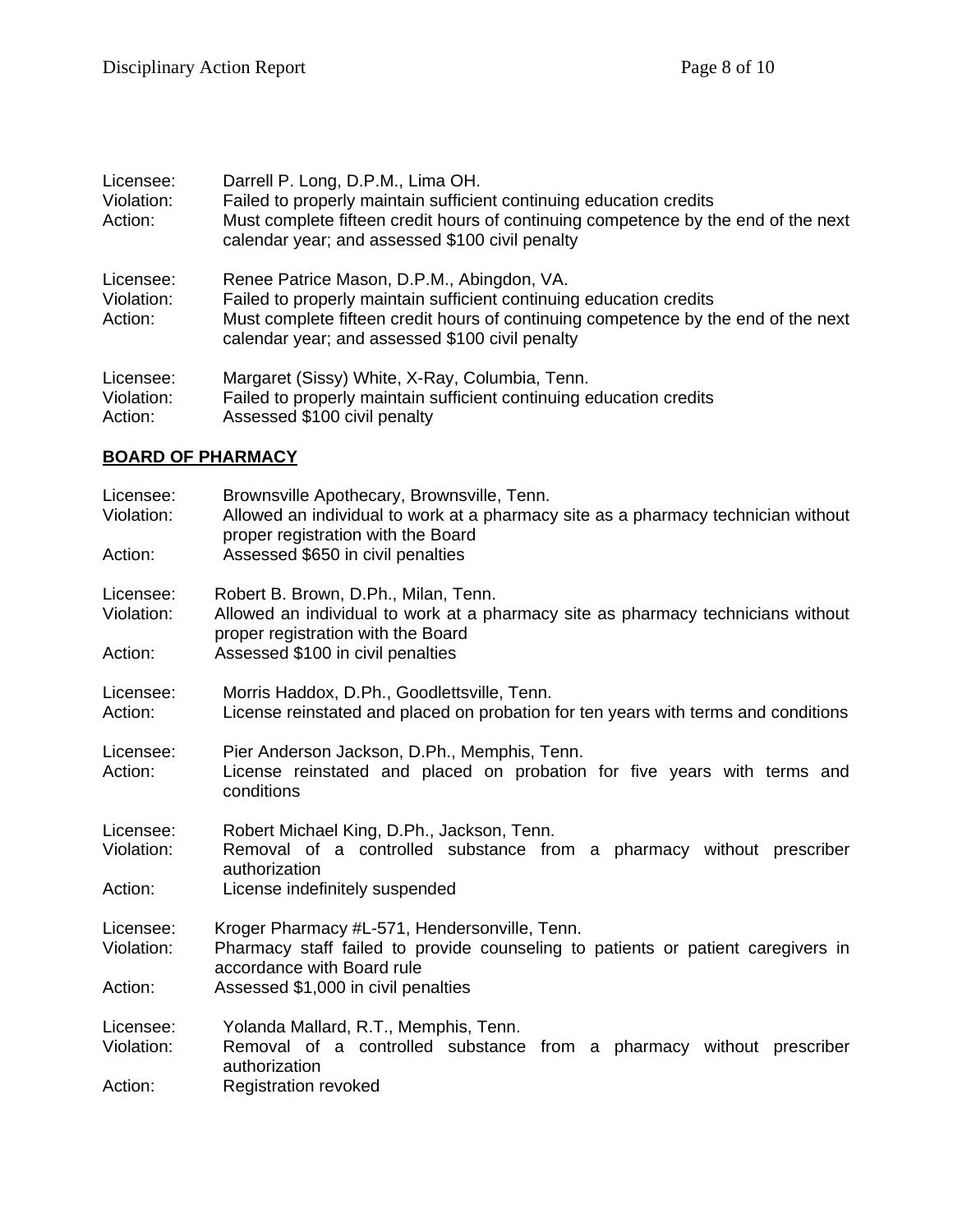| Licensee:<br>Violation:<br>Action: | Lauren K. McClellan, R.T., Blountville, Tenn.<br>Removal of a controlled substance from a pharmacy without prescriber<br>authorization<br><b>Registration revoked</b>                         |  |  |
|------------------------------------|-----------------------------------------------------------------------------------------------------------------------------------------------------------------------------------------------|--|--|
| Licensee:<br>Action:               | James Patrick McNally, D.Ph., Nashville, Tenn.<br>License reinstated and placed on probation for five years with terms and<br>conditions                                                      |  |  |
| Licensee:<br>Action:               | Kimberly Terry Mullen, D.Ph., Woodbury, Tenn.<br>License reinstated and placed on probation for five years with terms and<br>conditions                                                       |  |  |
| Licensee:<br>Violation:<br>Action: | Jacqueline Lachelle Newman, R.T., Hixon, Tenn.<br>Removal of a controlled substance from a pharmacy without prescriber<br>authorization<br><b>Registration revoked</b>                        |  |  |
| Licensee:<br>Violation:<br>Action: | Seena Pardeep, D.Ph., Hendersonville, Tenn.<br>Failure to provide patient counseling for new prescriptions<br>Assessed \$500 in civil penalties                                               |  |  |
| Licensee:<br>Violation:<br>Action: | Patient's Choice Medical Center, Erin, Tenn.<br>Failed to notify the Board's office about the pharmacist in charge's absence from<br>the pharmacy site<br>Assessed \$1,000 in civil penalties |  |  |
| Licensee:<br>Violation:<br>Action: | Melissa Michelle Shiflet, R.T., Mosheim, Tenn.<br>Removal of a controlled substance from a pharmacy without prescriber<br>authorization<br><b>Registration revoked</b>                        |  |  |
| Licensee:<br>Action:               | Alvis D. Simmons, D.Ph., Blaine, Tenn.<br>License reinstated and placed on probation for five years with terms and<br>conditions                                                              |  |  |
| Licensee:<br>Violation:<br>Action: | Shawna Jean Walker, R.T., Nashville, Tenn.<br>Removal of a controlled substance from a pharmacy without prescriber<br>authorization<br><b>Registration revoked</b>                            |  |  |

#### **BOARD OF PHYSICAL THERAPY**

Licensee: Amalia L. Marcella, P.T., Cordova, Tenn. Violation: Making false or misleading statements or representations, being guilty of fraud or deceit in obtaining admission to practice, or being guilty of fraud or deceit in licensee's practice; conviction of a felony or any offense involving moral turpitude in the courts of this sate or any other state, territory or country; and making misleading, deceptive, untrue or fraudulent representations in violation of this act, or otherwise, in practice of the profession

Action: License revoked; assessed \$1,000 civil penalty, plus costs